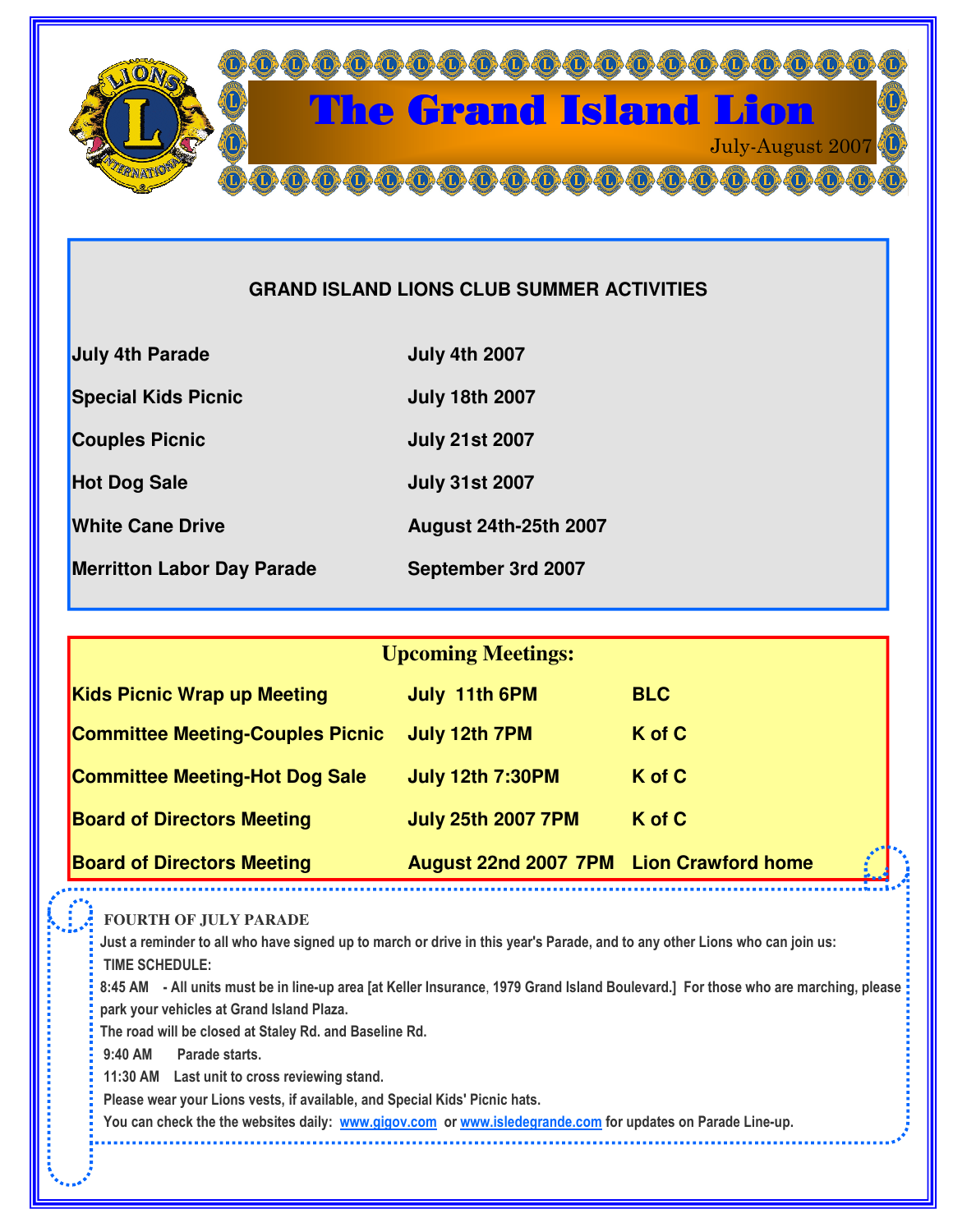## July-August 2007





#### Top Photo:

Left to right Lions Diane Dubiel, Al Ackerman, Shelia Ferrentino, Dick Crawford and Charter Member Joe Zora. Lion Dubiel received the Uplinger Award and Lion Crawford the Melvin Jones Award. Lion Ackerman and Joe Zora received the International President's Certificates of Appreciation for Distinguished Achievement in Leadership and Service.

### Bottom Photo:

Past International Director John Rabidaeu presents the International President's Certificate of Appreciation to Charter Member Joe Zorra.